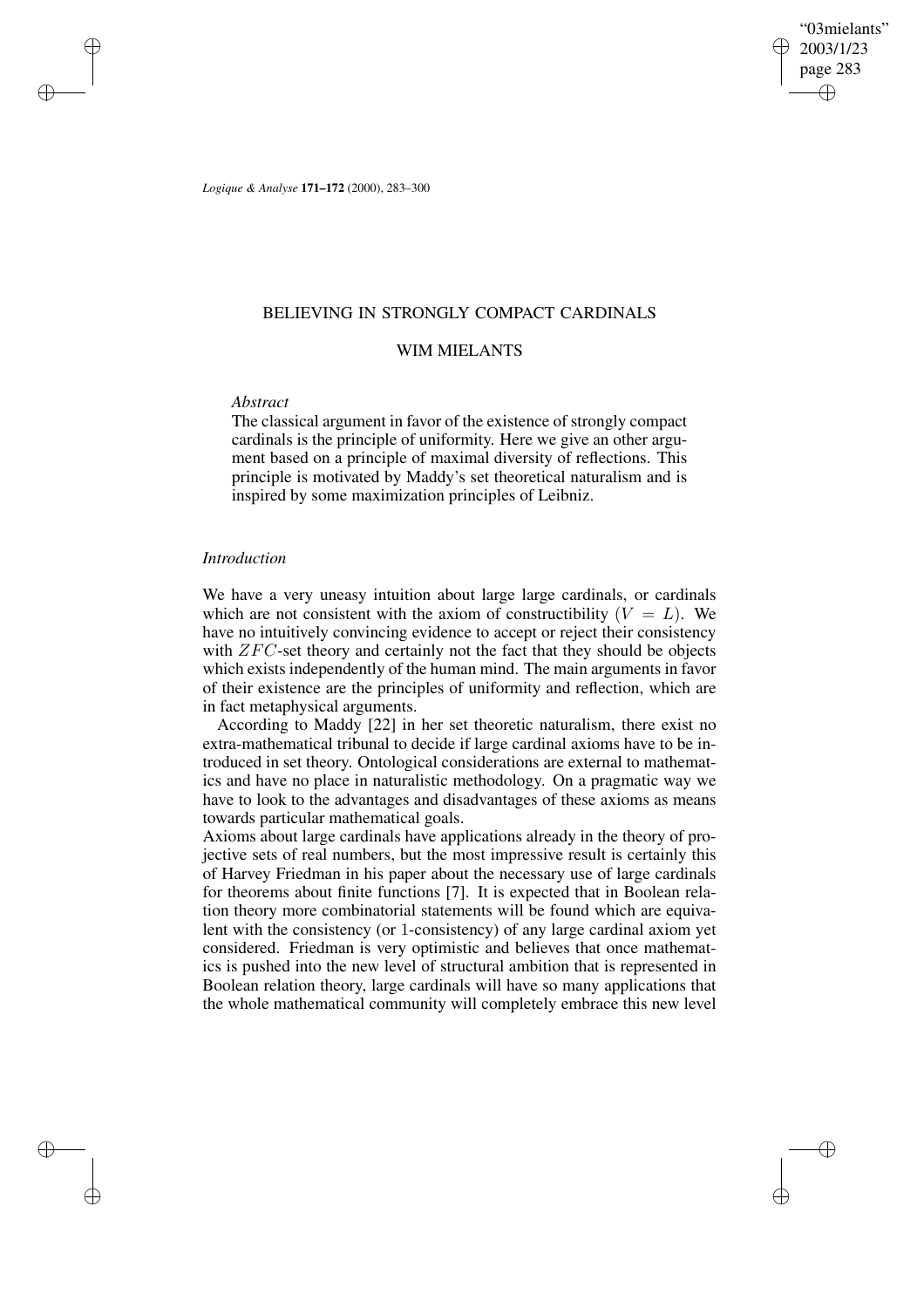"03mielants" 2003/1/23 page 284 ✐ ✐

✐

✐

#### 284 WIM MIELANTS

of structural ambition [8]. Of course Friedman has only proved the equivalence between the 1-consistency of certain large cardinals with theorems on finite functions of which we only believe that they are true. If by axioms about the consistency, the 1-consistency or the existence of large cardinals we could shorten the proofs of already proved combinatorial statements, this will still not mean so much since by Gödel's paper "On the length of proofs" [11] we know that any new independent axiom can shorten to an arbitrary extent the proofs of suitable assertions which are provable without that axiom. This result of course weakens a little bit our confidence in the value of pragmatic criteria for truth. But it remains true that such results would make the mathematical community more interested in large cardinals.

So, according to Maddy, if mathematics is allowed to expand freely, and set theory is to play the hoped-for foundational role, then set theory should certainly not impose any limitations on its own, the set theory in which mathematics had to be modelled should be as generous as possible, and the set theoretic axioms from which mathematical theorems are to be proved should be as powerful and fruitful as possible. As basic intuitive principle she propose MAXIMIZE according to which that theory is better that provides a greater variety of isomorphism types of interesting mathematical structures. Perhaps DIVERSIFY would be a better name for this principle (this was already proposed by E. Mendelson in a review of some paper of Maddy (see  $[23]$ ).

Using a combination of a result of Solovay on strongly compact cardinals and instances of the Generalized Continuum Hypothesis (G.C.H.) [27], and a result of Jónsson on the existence of homogeneous universal relational structures, [10] we prove that the axiom about the existence of strongly compact cardinals implies the existence of a proper class of non-isomorphic homogeneous universal models for any first order theory which has a homogeneous universal model. So in the light of Maddy's DIVERSITY-principle this axiom about the existence of strongly compact cardinals should be introduced in set theory.

As Maddy has remarked extra-mathematical philosophy is still capable of playing an important inspiration role. This was certainly the case for this paper. Once Gödel has characterized his philosophical outlook in this way: "My theory is a monadology with a central monad. It is like the monadology of Leibniz in its general structure" [30]. By reading these words of Gödel I wondered if the maximization principles of Leibniz's monadology could still be a source of inspiration for set theory. If we take a certain Von Neumann-Bernays-Gödel set theory with the axiom of global choice (henceforth a NBG-set theory) as background set theory then all proper classes are equinumerous. If then we take as possible worlds all the models of a certain theory on a first order relational language, with this NBG-set theory as background set theory, what will then be the "best of all possible worlds" in

✐

✐

✐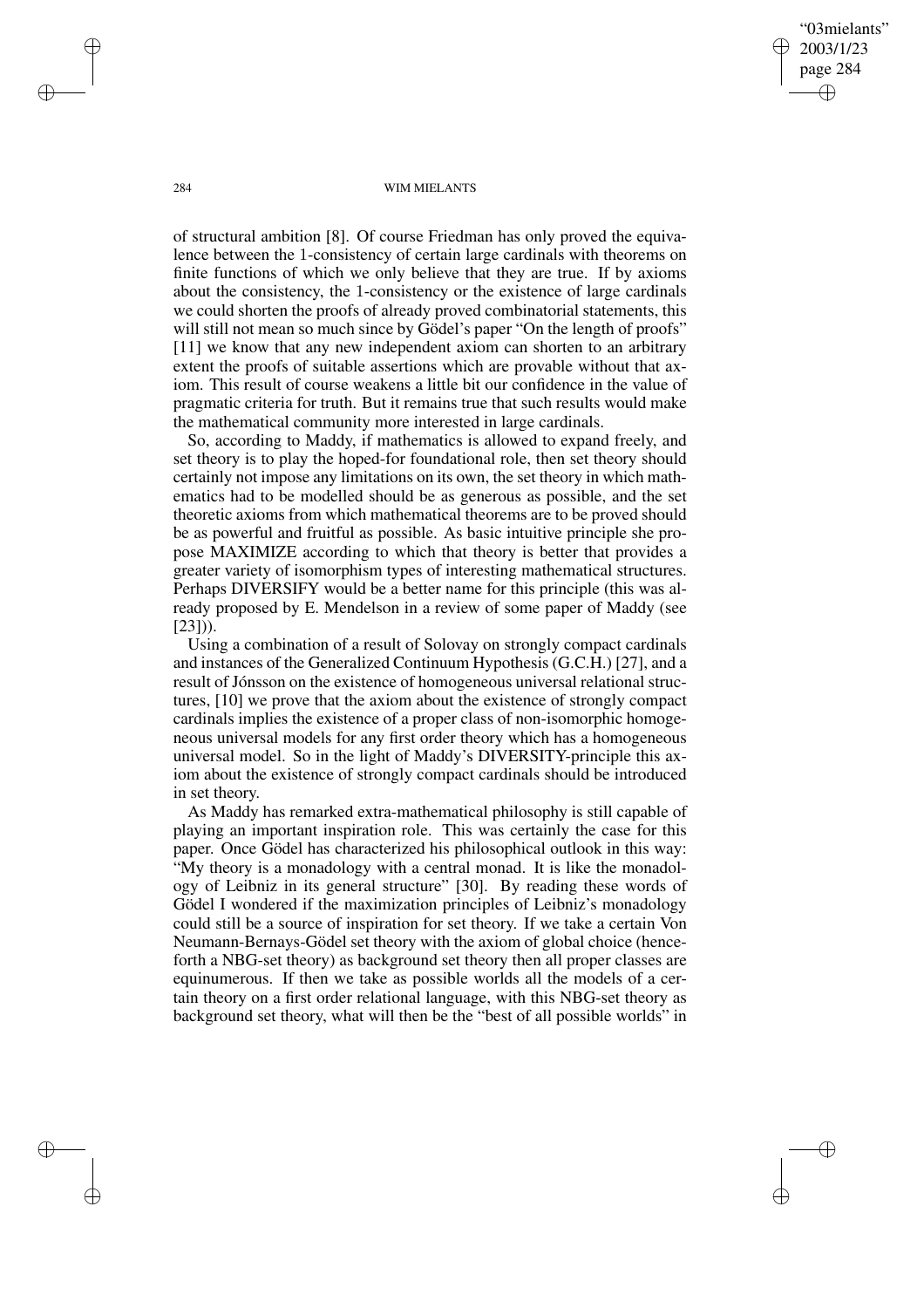the sense of Leibniz? It has to maximize together harmony and richesness of substructures. We argue that it has to be, if it exist, the unique absolutely homogeneous universal model of that theory on that language and that NBG-set theory in the sense of Philip Ehrlich [4].

The existence depends mainly on the fact that the Joint Embedding axiom and the (weak) amalgamation axiom hold for that theory. These are in fact axioms on maximal composibility of substructures which can be found back in Leibniz's philosophy. The existence of our model theoretic interpretation of the notion of a unique central monad follows from the fact that the strong amalgamation axiom holds for the theory. This is in fact an axiom about maximization of independence. I have found no metaphysical equivalent of this in the monadology. So I think that this new principle should in fact be added to be other principles of Leibniz's philosophy since it decides an important hypothesis, namely the existence of a unique central monad. The maximal diversity of non-isomorphic monads in the best of all possible worlds is obtained if we have a proper class of non-isomorphic homogeneous universal substructures which reflect the whole universe. This will be the case if GCH holds, but if we don't assume GCH (which is rather a restrictive principle) this will still be the case if we have a proper class of instances of GCH. By Solovay's theorem this will be the case if there exist a strongly compact cardinal in the NBG-background set theory.

Leibniz's monadology clearly suggest that the set theory hierarchy had to be as rich as logic allows, so that absolutely homogeneous universal models have as many interesting reflections as possible. If you believe the monodology this is a sufficient condition to believe also in the strongly compact cardinals. But not a necessary one. Indeed Maddy has adopted a MAXI-MIZE principle independently of any metaphysics, and by this principle set theory must be as rich as possible to provide maximal diversity of interesting mathematical structures. Homogeneous universal relational models are certainly very interesting. So you may have deep misgivings about Leibniz's monadology, but nevertheless find Maddy's arguments persuasive. On the other hand you can be interested to see that the general metaphysical principles of the monadology can be used to motivate set-theoretic axioms, while being strongly opposed to Maddy's nauralism.

### 1. *Strongly compact cardinals*

✐

✐

✐

✐

Tarski and Kreisel consider the semantics of infinitary predicate languages  $L_{\lambda\mu}$  ( $\lambda$  and  $\mu$  are infinite cardinals), and later raised the issue of their possible compactness ([14]). For this proceed as for the usual first order logic, first specify the non-logical symbols: the finitary relation, function and constant symbols. Together with an allowed supply of  $max(\lambda, \mu)$  many variables lead

"03mielants" 2003/1/23 page 285

✐

✐

✐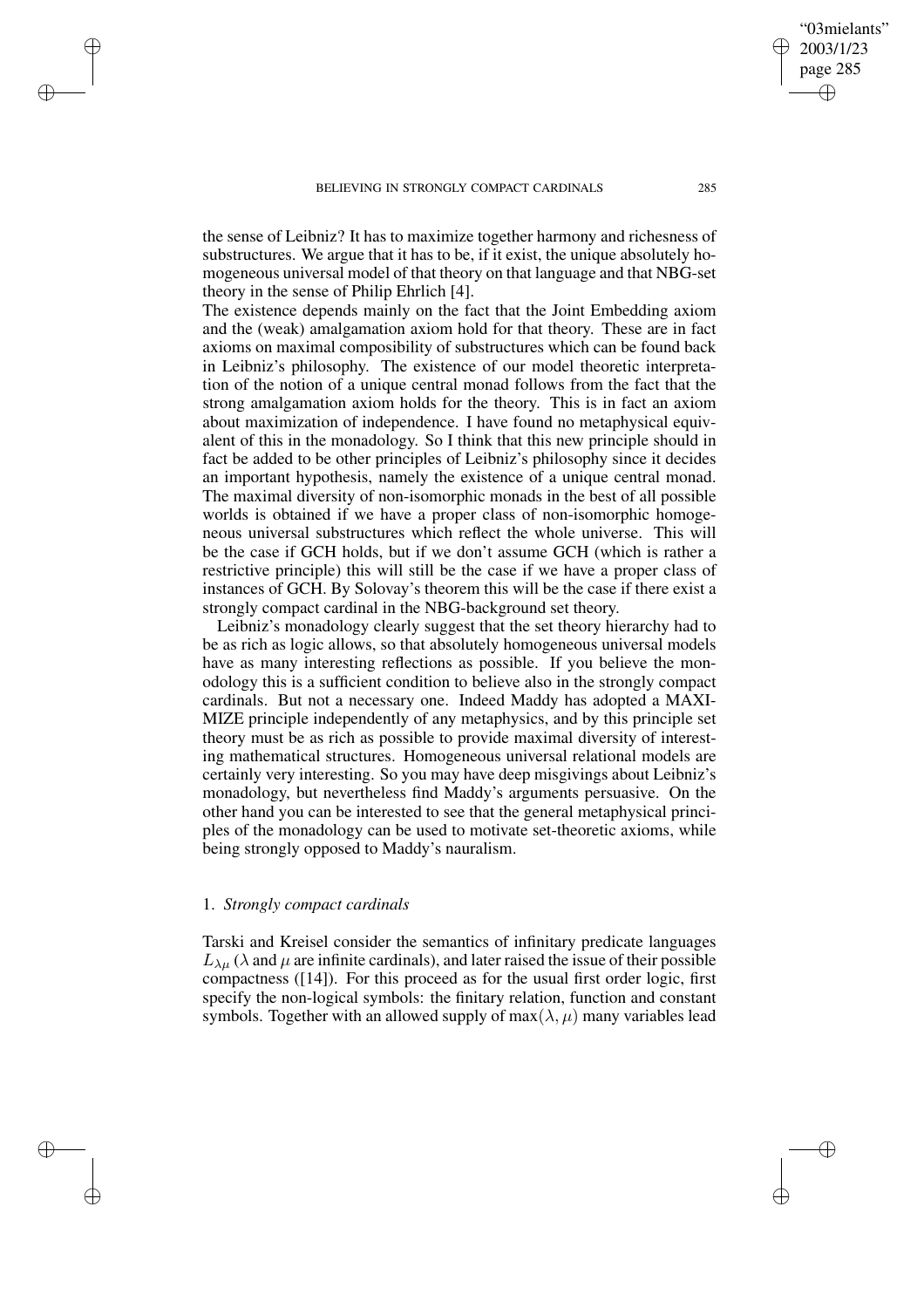"03mielants" 2003/1/23 page 286 ✐ ✐

✐

✐

#### 286 WIM MIELANTS

to terms and atomic formula. Then the usual formula generating rules are expanded to allow conjunctions  $\wedge_{x<\alpha}$  and disjunctions  $\vee_{x<\alpha}$  of  $\alpha$  formulas for any  $\alpha < \lambda$ , and universal quantifications  $\forall x < \beta$  and existential quantifications  $\exists_{x\leq\beta}$  of  $\beta$  variables for any  $\beta<\mu$ . Finally a formula is an expression so generated with less than  $\mu$  free variables. Structures for interpreting the language are as for first order logic, and the satisfaction relation is extended to incorporate the new infinitary connectives and quantifiers in the expected way. The languages  $L_{\omega,\omega}$  are the classical first order languages. A collection of  $L_{\lambda,\mu}$ -sentences is satisfiable iff it has a model under the expected interpretation of infinitary conjunction, disjunction and quantification. It is  $\nu$ -satisfiable iff every subcollection of cardinality less than  $\nu$  is satisfiable. A cardinal  $\theta > \omega$  is called *strongly compact* if any collection of  $L_{\theta,\theta}$ -sentences which is  $\theta$ -satisfiable, is satisfiable.

So, if A is a set of  $L_{\theta,\theta}$ -sentences so that each subset  $B \subset A$  with  $|B| < \theta$ has a model, then A has a model if  $\theta$  is strongly compact. For  $\theta = \omega$  this is the classical compactness theorem of first order logic.

Chang [2] has given a natural generalisation of the notion of a Gödel-constructible set for any cardinal  $\theta > \omega$ . If  $D^{\theta}(A)$  is the set of  $\theta$ -definable (or θ-constructible) subsets of a set A, then for each ordinal α we define the term  $C_{\alpha}^{\theta}$  as follows:

$$
C_0^{\theta} = \emptyset
$$
,  $C_{\alpha+1}^{\theta} = D^{\theta} C_{\alpha}^{\theta}$  and  $C_{\eta}^{\theta} = \bigcup_{\alpha < \eta} C_{\alpha}^{\theta}$ 

if  $\eta$  is a limit ordinal. Let  $C^{\theta}$  denote the class of  $\theta$ -constructible sets or  $C^\theta(x) \longleftrightarrow \exists \alpha (x \in C_\alpha^\theta)$ .  $C^\omega$  is generally denoted by  $L$  (the class of Gödelconstructive sets).

The axiom of constructibility is  $V = L$  (where V is the class of all sets). The axiom of  $\theta$ -constructibility is then the formula  $\forall x C^{\theta}(x)$  or  $V = C^{\theta}$ . It has been proved by Scott that the existence of a measurable cardinal implies the negation of the axiom of constructibility [26].

If  $x$  is a set we denote the set of all sets which are Gödel-constructible starting from that set by  $L(x)$  or  $C^{\omega}(x)$ . So  $L = L(\emptyset)$ . We denote the set of all sets which are  $\theta$ -constructible starting from a set x by  $C^{\theta}(x)$ . So  $C^{\theta} = C^{\theta}(\emptyset)$ . Vopeňka and Hrabácek have proved that the existence of a strongly compact cardinal implies  $\sim \exists x : V = L(x)$ , or the universe of all sets is not  $\omega$ -constructible starting from any set ([29]).

Kunen has generalized this result and has proven that if  $\theta$  is a strongly compact cardinal then  $\sim \exists x : V = C^{\theta^+}(x)$ , where  $\theta^+$  denotes the successor cardinal of  $\theta$  ([15]). According to Wang [30], Gödel has said once at the end of his life: "Generally I believe that in the last analysis, every axiom of infinity should be derived from the (extremely plausible) principle that  $V$  is

✐

✐

✐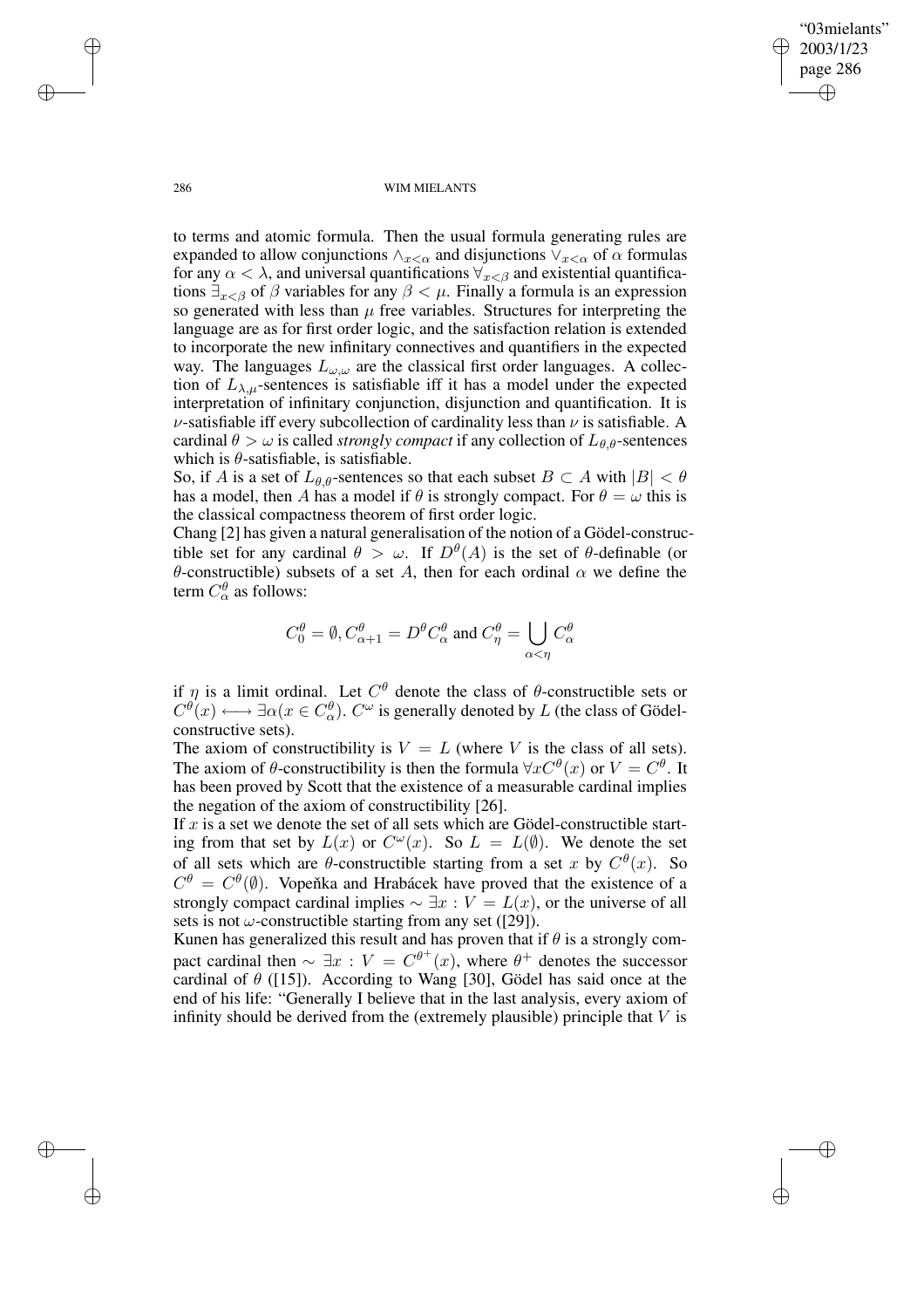✐

✐

✐

indefinable, when definability is to be taken in a more and more generalized and idealized sense".

The result of Kunen proofs that the existence of a strong compact cardinal implies that the universe of all sets  $V$  is already indefinable in a very strong sense.

The most important theorem about strongly compact cardinals which will need here is a very nice and deep theorem of Solovay [27]. It is in fact the only theorem about large cardinals which has implications on instances of GCH which we have at the moment.

Solovay's theorem says that if  $\theta$  is a strongly compact cardinal and if  $\lambda$  is a singular strong limit cardinal greater than  $\theta$ , then  $2^{\lambda} = \lambda^+$ . As a corollary we have that  $\{\lambda \| 2^{\lambda} = \lambda^+\}$  is a proper class. So the existence of a strongly compact cardinal implies the existence of a proper class of instances of GCH and of successor cardinals  $\lambda^+$  so that  $\mu \leq \lambda^+ \Rightarrow 2^{\mu} \leq \lambda^+$ . If for some  $\alpha < \lambda^+$  we have  $2^{\alpha} = \lambda^+$  then for each  $\beta$  with  $\alpha \leq \beta < \lambda^+$  we have  $2^{\beta} = \lambda^+$ . This fact will be used later on.

If we denote by MC and SCC respectively the axioms that there exist a measurable cardinal or a strongly compact cardinal then Maddy [22] has given some arguments why  $ZFC+MC$  is better than  $ZFC+(V=L)$  from the point of view of settheoretic naturalism. The first theory maximizes the second one, it is richer and has some more benefits as the second theory without loosing the benefits of that second theory. The same can be done by comparing the theory  $ZFC + SCC$  with  $ZFC + (\exists x(V = L(x))$ .

We can also consider the weaker theories:  $ZFC + Consis(ZFC + MC)$ and  $ZFC + Consis(ZFC + SCC)$  where the axioms of the consistency of measurable cardinals, respectively strongly cardinals in ZFC are added. This means in fact that measurable cardinals or that strongly compact cardinals are possible in  $ZFC$ -set theory. But these theories will no longer imply  $\sim (V = L)$ , respectively  $\sim \exists x (V = L(x))$ .

The main (philosophical) argument in favor of the existence of strongly compact cardinals is the principle of uniformity. This principle says that the universe of sets does not change in character substantially as one goes from smaller to larger cardinals, that some or an analogous state of affairs reappear again and again (perhaps in a more complicated version) in an eternal return of successive domains as envisioned already by Zermelo [31]. If this principle is true then G.C.H. (the Generalized Continuum Hypothesis) becomes very implausible since for the finite cardinals  $2^n = n+1$  only for  $n = 0$  and  $n = 1$ . So  $\aleph_0$  would then be an accident as the only unique cardinal where GCH didn't hold below it but holds for all higher cardinals.

The continuum hypothesis  $(CH)$  is still possible since also in the finite case there are some exceptions (0 and 1). The existence of strongly compact cardinals becomes however very plausible by this principle of uniformity.

"03mielants" 2003/1/23 page 287

✐

✐

✐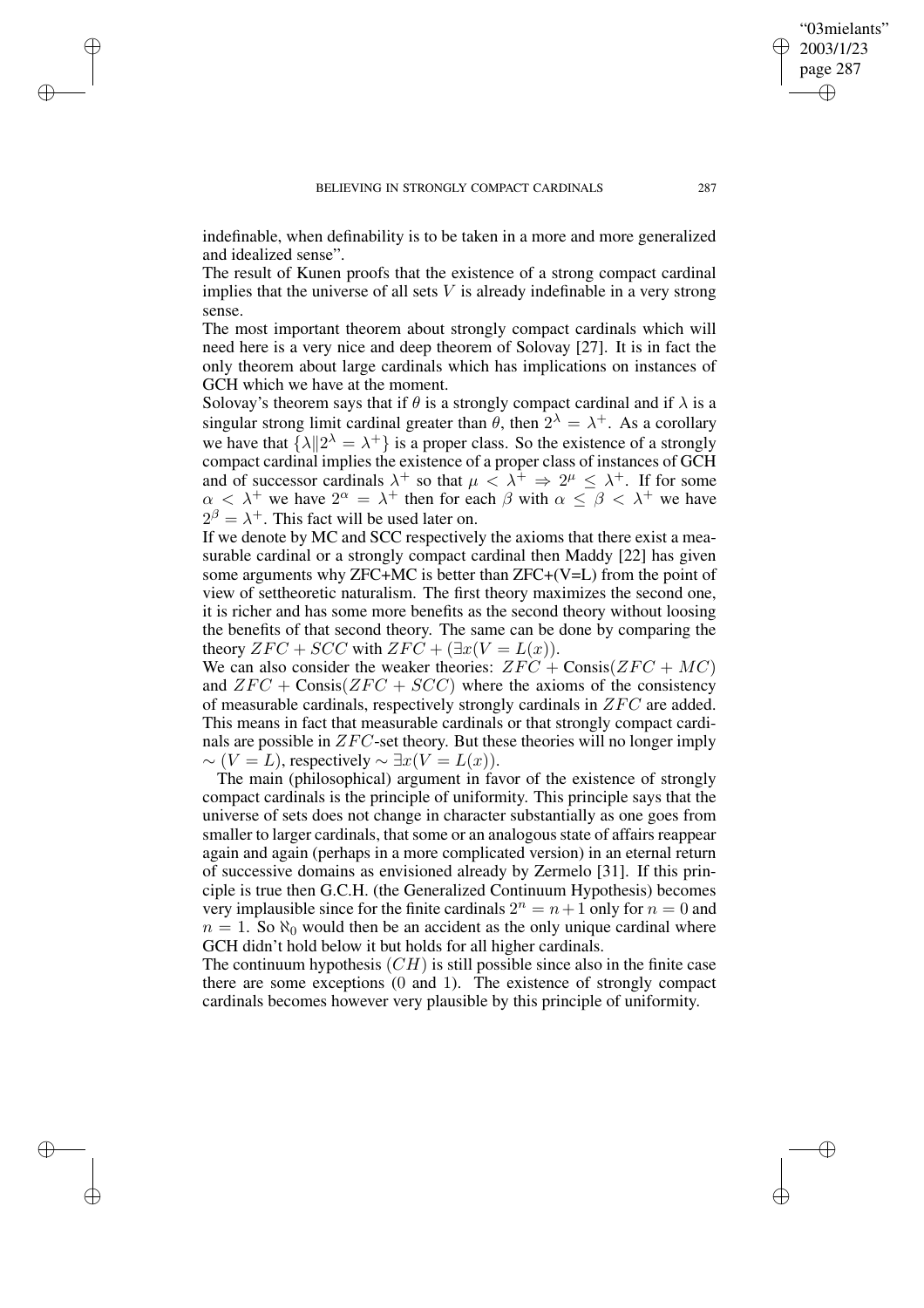2003/1/23 page 288 ✐ ✐

✐

✐

"03mielants"

288 WIM MIELANTS

Indeed, together with the compactness theorem for first order predicate logic there are many other theorems which are equivalent with it and which can be stated so that they express a property of  $\aleph_0$ . Examples are the Boolean Prime Ideal Theorem, the Stone representation for Boolean algebra's and the Tychonov product theorem for compact Hausdorff spaces. If in a suitable formulation they are again true for some class of larger cardinals, then it is the same class, namely the strongly compact cardinals. So if strongly compact cardinals exist then  $\aleph_0$  will no longer be an exceptional accident for them.

# 2. *A model theoretic interpretation of some maximization principles*

The model theoretic interpretations which we present here are inspired by Leibniz's philosophy. However it is certainly not our aim to give interpretations which are close to the original ideas of Leibniz. This is certainly not the case here. For instance we understand here "possible worlds" in the way it is employed by most logicians today as the models of a certain theory on a certain language. For Leibniz a possible world is a maximal class of concepts which can be realised together.

Our notion of a "possible metaworld" as the class of all models of a theory on a given language and with a given background set theory for the models is a little bit closer to it. We call this a metaworld because the background set theory for the models is described by the metalanguage which defines the whole semantics we use.

This background set theory for the models must have the property that all proper classes are equinumerous, so that we can speak of the "cardinal": ON of all proper classes. So for each background set theory we will take a Von Neumann-Bernays-Gödel set theory with the axiom of global choice (henceforth NBG-set theory). This is always a conservative extension of some ZFC-set theory.

Let  $T$  be a theory on some first order relational language  $L$  and let  $S$  be some NBG-set theory.

We denote the class of all models of T on L with S as background NBG-set theory by  $Mod(L, T, S)$ . If  $M \in Mod(L, T, S)$ , then we call the cardinality of the universe of that model M the power of M and denote it by |M|. If  $\alpha$ is a cardinal of S with  $\alpha \leq |M|$ , then we denote by  $Mod(\alpha, L, S)$ ,  $Mod(\leq$  $\alpha, L, TS$ ) and Mod( $\leq \alpha, L, T, S$ ) the classes of all models of Mod( $L, T, S$ ) of power respectively  $\alpha$ ,  $\lt \alpha$  and  $\leq \alpha$ . We denote the class of all isomorphism classes of models of  $Mod(L, T, S)$  which are substructures of M (or which can be embedded in  $M$ ) by Age $M$  and we call this the age of  $M$ . If  $\alpha \leq |M|$  then we denote by Age( $\alpha$ , M), Age( $\alpha$ , M) and Age( $\leq \alpha$ , M)

✐

✐

✐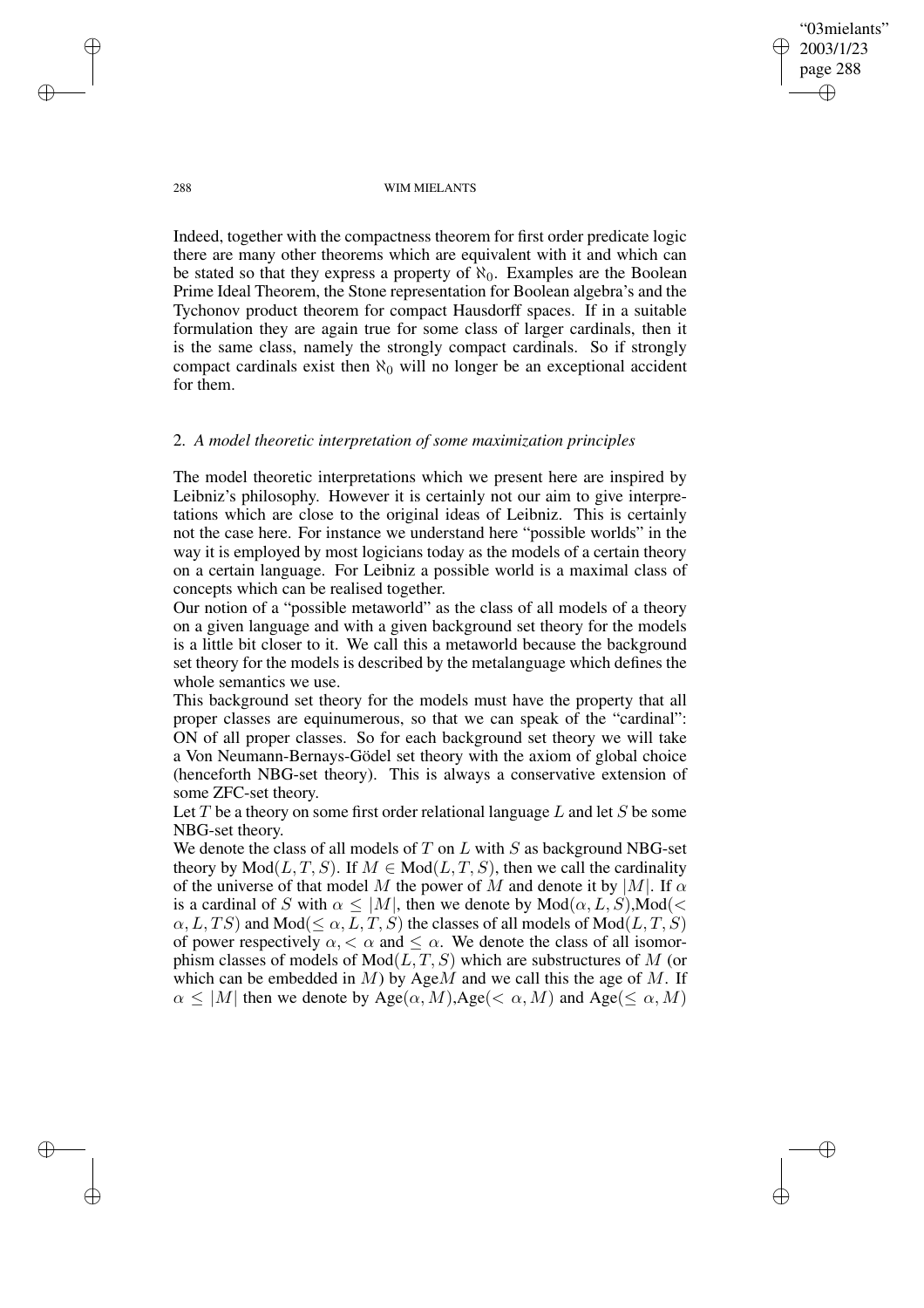✐

✐

✐

respectively the class of all isomorphism classes of models of AgeM whose members have power respectively  $\alpha$ ,  $\lt \alpha$  or  $\alpha$ .

We call a model  $M \in Mod(L, T, S)$  with  $|M| > \alpha \alpha$ -universal if and only if each  $M' \in Mod$  (<  $\alpha, L, T, S$ ) can be embedded in M. So in this case Age( $\leq \alpha$ , M) is the class of all isomorphism classes of Mod( $\leq \alpha$ , L, T, S). If  $\alpha = |M|$  we call M a *universal model* of T.

If  $\alpha = |M| = ON$  we call M an *absolutely universal model of* T (on L and S).

If  $M$  is an absolutely universal model of  $T$  on  $L$  and  $S$  then each model of T on L and S is a substructure of M. This is our model theoretic interpretation of the notion of a possible world which maximizes richesness in substructures.

Let  $M'$  and  $M''$  be two members of a same element of Age  $( $\alpha, M$ ). Then$ there exist an isomorphism  $f : M' \to M''$ .

If  $M \in Mod(L, T, S)$  and  $\alpha \leq |M| < ON$  then we denote the group of all automorphisms (or symmetries) of  $M$  by Aut $M$ .

We call M  $\alpha$ -homogeneous if in this case there exist always a g  $\in$ AutM so that  $g_{|M'} \equiv f$ . Of course M' and  $g(M')$  are always isomorphic but here we ask that if  $M'$  and  $M''$  are isomorphic that there exist always a symmetry  $g$ of the whole structure so that  $g(M^{\prime}) = M^{\prime \prime}$ .

So this can be seen as a maximization of symmetry. If  $\alpha = |M| < ON$  we call M a *homogeneous model* of T on L and S.

If  $|M| = ON$  or if the universe of the model M is a proper class we cannot speak of the group of all symmetries of M, but the notion of a symmetry of  $\tilde{M}$  makes sense. We call two submodels  $M'$  and  $M''$  of  $M$  equivalent if and only if there exist a symmetry g of M so that  $g(M') = M''$ .

We call M an *absolutely homogeneous model* of T on L and S if any two isomorphic submodels of M (whose universes are sets) are equivalent.

Any two homogeneous universal models of  $T$  on  $L$  and  $S$  of the same power  $\alpha \in S$  with  $\aleph_0 \leq \alpha \leq ON$  are isomorphic. Indeed a homogeneous universal model M is characterized by the following property  $(A)$ : If  $M'$  and  $M''$  are submodels of  $M$  with  $M'$  a submodel of  $M''$  then each embedding  $f : M' \to$ M can be extended to an embedding  $g : M'' \to M$  (see [1]). If property (A) holds then homogeneity of  $M$  can be proved by using a classical back-andforth argument and for the universality of  $M$  we need only a forth argument. If  $M_1$  and  $M_2$  are two homogeneous universal models of T on L and S of the same power, then again by considering a back-and-forth argument (and transfinite induction) we can prove that  $M_1$  and  $M_2$  are isomorphic (by universality they have the same age).

So if  $\alpha$  is a cardinal of S there exist up to an isomorphism at most one homogeneous universal model of T on L and S of power  $\alpha$ . If  $\alpha = ON$  we call this the absolutely homogeneous universal model of  $T$  on  $L$  and  $S$ .

"03mielants" 2003/1/23 page 289

✐

✐

✐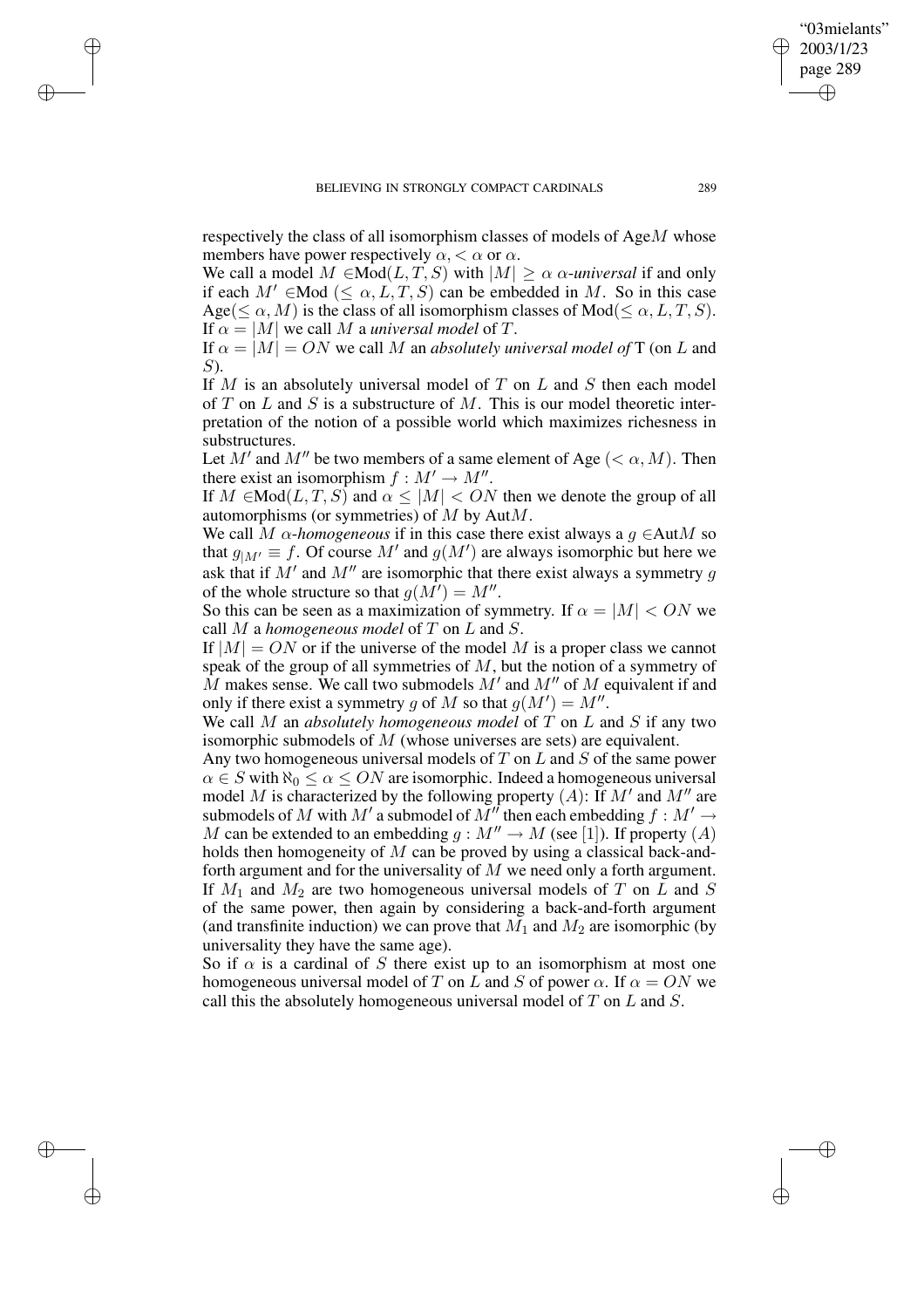### "03mielants" 2003/1/23 page 290 ✐ ✐

✐

✐

### 290 WIM MIELANTS

If we interpret  $Mod(L, T, S)$  as the class of possible worlds, then if it exists, we interpret the absolutely homogeneous universal model of T on L and S as the "best of all possible worlds" in the sense of Leibniz.

According to Leibniz it is that unique possible world which maximizes together harmony and richesness of substructures.

Again, probably Leibniz had something else in mind with the notion of harmony. We indeed identify here harmony with symmetry. In fact Leibniz had even doubts about the notion of an actual infinity and here we use proper classes. But Leibniz's philosophy is only a source of inspiration for the maximization properties we use here.

The problem what the necessary and sufficient conditions are for a first order theory  $T$  on a relational language  $L$  to have homogeneous universal models, and to determine those cardinals  $\alpha$  for which there exist homogeneous universal models of power  $\alpha$  of T was solved by Jónsson and Vaught [10],[28].

Let  $L$  be a relational first order language where all the relation symbols have finite rank and where  $|L| < ON$ . Let T be a  $\forall \exists$ -first order theory (or a  $\Pi_2$ -theory) on L having an infinite model. Let S be an NBG-background set theory for the models of T, and  $\alpha$  a cardinal of  $S(\alpha = ON)$  is also admitted). Let  $D = Mod( $\alpha, L, T, S$  and let  $D^*$  be the class of all isomorphism$ classes of D.

Let  $T$  have the following 5 properties.

- (1) The Joint Embedding property: If  $M_1$  and  $M_2 \in D$  then there exist an  $M_3 \in D$  and embeddings  $f_1 : M_1 \to M_3$  and  $f_2 : M_2 \to M_3$ .
- (2) The weak amalgamation property: If  $M_1, M_2, M_3 \in D$  and  $f_1$ :  $M_1 \rightarrow M_2$  and  $f_2 : M_1 \rightarrow M_3$  are embeddings then there exist and  $M_4 \in D$  and embeddings  $g_1 : M_2 \to M_4$  and  $g_2 : M_3 \to M_4$  so that  $g_1f_1 \equiv g_2f_2.$
- (3) Closeness with respect to directed subfamilies: If  $\lambda$  is an ordinal and  $M_{\beta} \in D$  for every  $\beta < \lambda$  and if  $M_{\beta}$  is a substructure of  $M_{\gamma}$ whenever  $\beta < \gamma < \lambda$  then  $\bigcup_{\beta < \lambda} M_{\beta} \in D$ .
- (4)  $|D^*| < \alpha$ .
- (5) For any  $M \in D$  and  $X \subseteq M$ , if  $\beta$  is a cardinal with  $|X| \leq \beta \leq \alpha$  there exist a  $M' \in D$ ,  $|M'| = \beta$  such that  $X \subseteq M' \subset$  $M$ .

A theory T having this 5 properties is called a Jónsson theory. Then  $T$  has a (up to an isomorphism) a unique homogeneous universal model M of power  $\alpha$  with Age  $( $\alpha$ ,  $M$ ) =  $D^*$  if  $\alpha$  satisfies the following 3 prop$ erties.

a.  $|L \cup \omega| < \alpha$ 

✐

✐

✐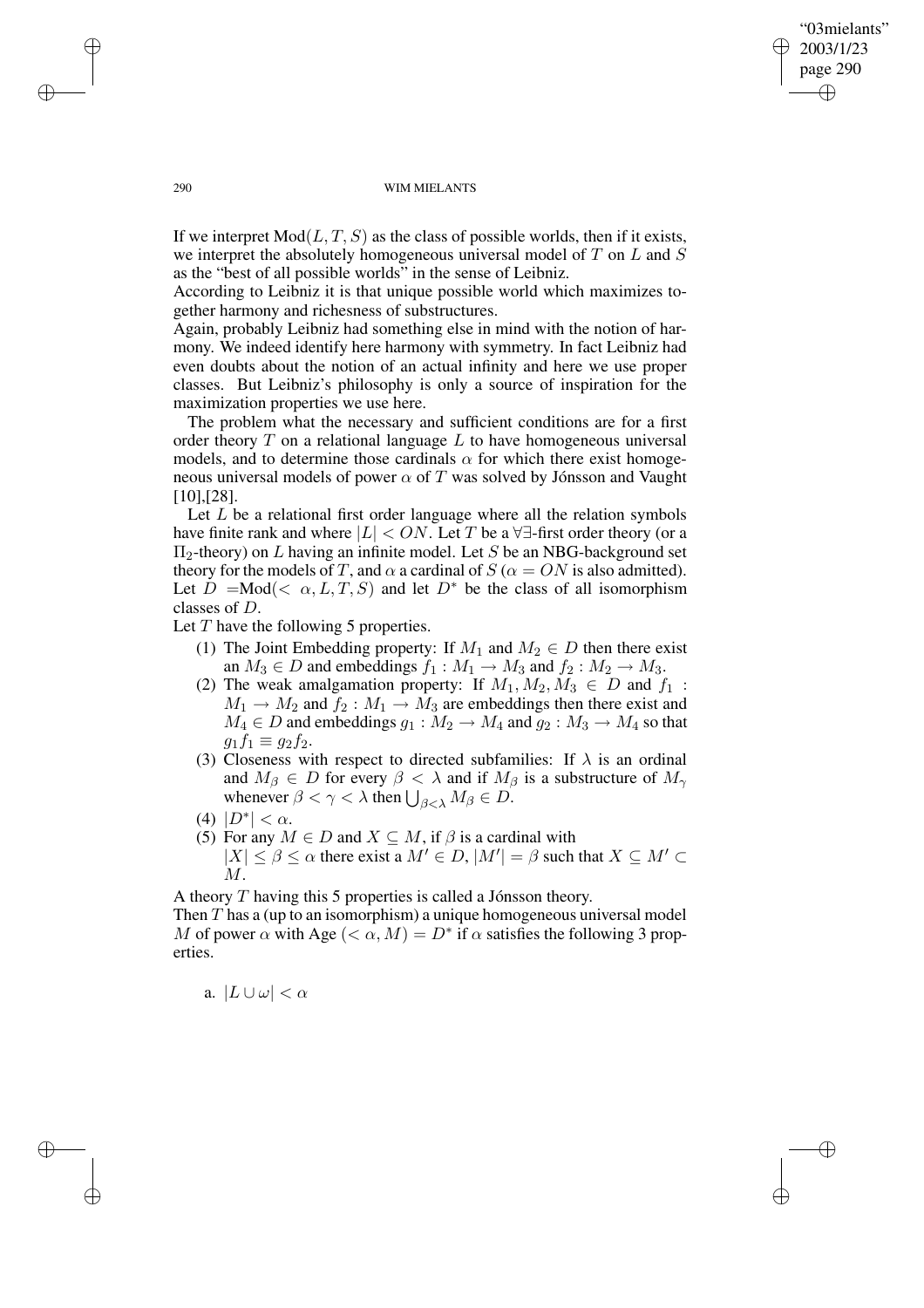b.  $\alpha$  is regular (or cf  $(\alpha) = \alpha$ )

$$
c. \ \beta < \alpha \to 2^{\beta} \leq \alpha.
$$

✐

✐

✐

✐

This theorem has been proved by Jónsson, and Vaught [10], [28], for  $\alpha$  < ON and by Ehrlich [4] for  $\alpha = ON$ .

Of course the conditions a, b, c are trivial for  $\alpha = ON$  or  $\alpha$  an arbitrary inaccessible cardinal, but there are other interesting classes of cardinals satisfying these 3 properties (see chapter 4).

For the countable case  $(\alpha = \aleph_0)$ , which is excluded by property a, the necessary and sufficient conditions have been established by Fraïssé [6] (or see Cameron [1] p. 32). In this case the countable homogeneous universal model of  $T$  is called the Fraïssé limit of  $D$ . Here also the weak amalgamation property is the most important condition. So for instance the dense countable linear order without endpoints is the Fraïssé limit of the class of finite linear orders.

The Joint Embedding property and the weak amalgamation property are in fact maximization properties for composibility of substructures, an idea which we can find back in Leibniz's philosophy.

If M is a homogeneous universal model of power  $\alpha$  there is a 1-1 correspondence with the elements of Age( $\beta$ , M) with  $\beta < \alpha$  and the equivalence class of submodels of power  $\beta$  of M, where two submodels are called equivalent if and only if there exist a symmetry of  $M$  transforming the one in the other. If  $|M| < ON$  these equivalence classes are in fact the orbits of AutM in his natural action on the submodels of M of power  $\beta$ .

Now, since by Leibniz's principle of indescernibles two structures which cannot be distinguished from each other are considered as identical we shall call an equivalence class of models of power  $\beta$  a monad of power  $\beta$ .

If there exist a homogeneous universal submodel of power  $\beta$  of M then all homogeneous universal submodels of M of power  $\beta$  are equivalent. We call the corresponding monad the unique homogeneous universal monad of power  $\beta$  of  $M$ .

Of course, this is no longer true if  $\beta = \alpha$ . In general, there exist many of nonisomorphic homogeneous universal monads of power  $\beta = |M|$ . However as we shall see in the following section, if the Jónsson theory  $T$  satisfies one more condition (the strong amalgamation property) there exist a special unique homogeneous universal monad of power  $|M|$  which we will interpret as the unique central monad of the "best of all possible worlds" M.

We denote the class of all is isomorphism classes of  $Mod(L, T, S)$  by  $Mod^*$  $(L, T, S)$  and we call it the metaworld of the theory T on the language L

"03mielants" 2003/1/23 page 291

✐

✐

✐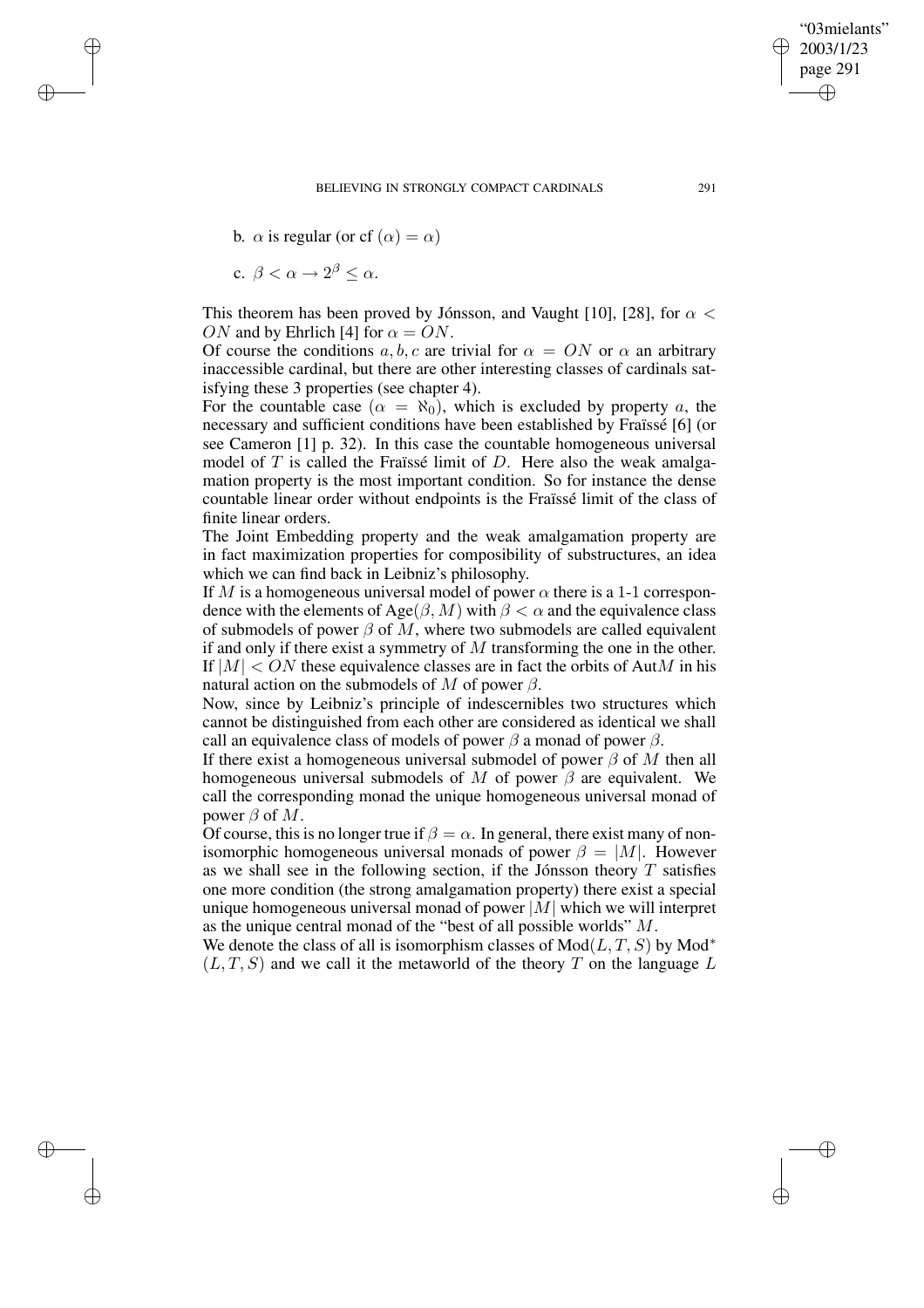## "03mielants" 2003/1/23 page 292 ✐ ✐

✐

✐

#### 292 WIM MIELANTS

which is associated to a specific NBG-background set theory S for the models. This set theory is described by the metalanguage which defines the semantics which we use in our model theory.

So if T is a Jónsson theory each metaworld of T contains a unique element which is the absolutely homogeneous universal model of  $T$  and which we interpret as the unique best of all possible worlds of that metaworld.

# 3. *The principle of maximal independence*

Let  $M$  be an absolutely homogeneous universal model of a Jónsson theory T on a language  $L$  with  $S$  as background set theory. Then we know that for each cardinal  $\alpha < ON$  there exist at most one equivalence class of homogeneous universal submodels of power  $\alpha$ . We consider as an example the absolutely homogeneous universal linear graph on an arbitrary NBG set theory S and we prove that there exist a proper class of equivalence classes of homogeneous universal submodels of power ON. So let  $T$  be the theory of linear graphs on the language  $L$  with a unique binary relation symbol  $E$ . The axioms are that  $E$  is irreflexive and symmetric. It is trivial to verify that T is a Jónsson theory. Since E is symmetric we will denote  $xEy$  also by  $\{x, y\} \in E$ . We call the elements vertices and if  $\{x, y\} \in E$  we say that the vertices x and y are adjacent and that  $\{x, y\}$  is an edge. The absolutely homogeneous universal graph with a given NBG-set theory S as background set theory is characterized by: for any two disjoint sets of vertices  $A$  and  $B$ there exist always a vertex z so that  $\{z, a\} \in E \ \forall a \in A$  and  $\{z, b\} \notin E$  $\forall b \in B$ . This is in fact the property  $(A)$  for linear graphs.

Indeed, if this holds for a linear graph  $M$  whose universe is a proper class, then if  $(C, E')$  and  $(D, E'')$  are linear graphs where C and D are sets and where  $(C, E')$  is a subgraph of  $(D, E'')$ , we have that each embedding f:  $(C, E') \to M$  can be extended to an embedding  $g : (D, E'') \to M$ . This is necessary and sufficient for  $M$  to be the absolutely homogeneous universal graph. Let S be the universe of all sets and define  $E$  as the class of all sets  $\{x, y\}$  with  $x \in S, y \in S$  and  $x \in y$  or  $y \in x$ . We prove now that  $(S, E)$ is the absolutely homogeneous universal graph (the a.h.u.-graph). Let A and  $B$  be two arbitrary disjoint subsets of the proper class  $S$ . We prove that there exist always a  $z \in S$  so that  $\{z, a\} \in E \ \forall a \in A$  and  $\{z, b\} \notin E \ \forall b \in B$ . The vertices of the graph are all the sets and two vertices are adjacent if one of the two vertices is an element of the other vertex. If max(rankA, rankB)= $\mu$  (some ordinal < ON), let u then be an arbitrary set of rank  $\mu + 1$ disjoint from B, and consider the set  $z = A \cup \{u\}$ . If  $a \in A$  then  $a \in z$ and so  $\{a, z\} \in E \ \forall a \in A$ . If  $b \in B$  we have  $b \notin z$  since  $A \cap B = \phi$  and  $u \cap B = \phi$ . But also  $z \notin b$  since rank  $z >$ rank b. So  $\{z, b\} \notin E \ \forall b \in B$ . Hence  $(S, E)$  is the a.h.u-linear graph with S as background set theory.

✐

✐

✐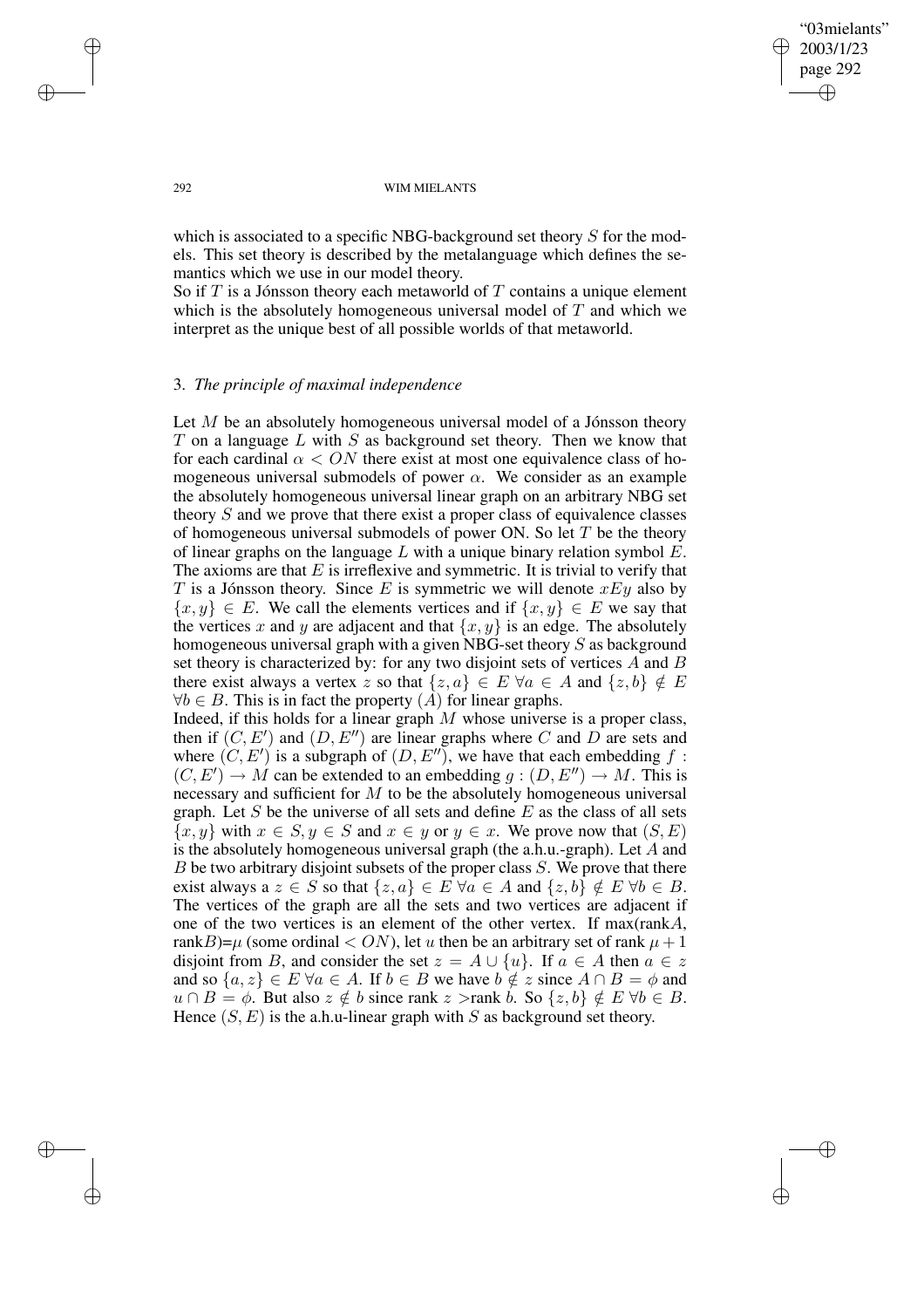Let  $(X_0, E_0)$  be an arbitrary linear graph.  $X_0$  can be a proper class or a set, also  $X_0 = \phi$  is good. Let  $X_1 = P_s(X_0)$  be the set of all subsets of  $X_0$ . Also if  $X_0$  is a proper class this makes sense. Let  $V_0 = X_0, V_1 = X_0 \cup X_1, X_2 =$  $P_s(V_1), V_2 = V_1 \cup X_1$ . By induction  $X_{\alpha+1} = P_s(V_\alpha), V_{\alpha+1} = V_\alpha \cup X_{\alpha+1}$ and if  $\mu$  is a limit ordinal  $X_\mu = \bigcup_{\alpha<\mu} X_\alpha, V_\mu = X_\mu.$ 

Let  $X = \bigcup_{\alpha < ON} X_\alpha$ . Define E' as the class of all sets  $\{x, y\}$  with  $x \in$  $X, y \in X$ , and  $x \in y$  or  $y \in x$ . Then by the same reasoning as before  $(X, E')$  is the a.h.u.-graph. But also  $(X - X_0, E'')$  where  $E''$  is the restric-

tion of E' on  $\left( \begin{array}{c} X-X_0 \\ 2 \end{array} \right)$ 2 ) is the a.h.u.-graph, again by the same reasoning.

So  $(S, E) \cong (\hat{X}, E') \cong (\hat{X} - X_0, E'').$ 

✐

✐

✐

✐

Since  $(X, E')$  is universal we know that each linear graph  $(X_0, E_0)$  can be embedded in  $(X, E')$ , but by this construction we have proved that also each linear graph  $(X_0E_0)$  can be embedded in  $(X, E')$  in such a way that its complement  $(X - X_0, E'')$  is isomorphic with the whole linear graph  $(X, E')$ . Moreover any symmetry g of  $(X_0, E_0)$  has a natural action on  $X_1 = P_s(X_0)$ and on  $X_{\alpha}$  and  $V_{\alpha}$  ( $\forall \alpha < ON$ ), and so g can be extended to a symmetry  $g^*$ of  $(X, E')$ . So each linear graph  $(X_0, E_0)$  can be embedded in  $(X, E')$  in such a way that each symmetry of  $(X, E_0)$  extends to a symmetry  $(X, E')$ . There exist always an embedding so that no symmetries are lost. There is no reason that this property should be true for other a.h.u.-models. It would be very interesting to find the necessary and sufficient conditions for a Jónsson theory  $T$  so that the a.h.u-model of  $T$  has the property that each model of  $T$ can be embedded in it on such a way that no symmetries are lost.

Of course two subgraphs of  $(X, E')$  which are isomorphic with  $(X, E')$  can only be transformed in each other by a symmetry of  $(X, E')$  if their complements are isomorphic graphs. This condition is not sufficient but it is necessary. Hence, there exist a proper class of equivalence classes of subgraphs of  $(X, E')$  which are isomorphic with  $(X, E<sup>T</sup>)$ , or there exist a proper class of non equivalent homogeneous universal monads of "cardinality" ON in the a.h.u-graph. Now we prove that in this proper class there exists a unique one which has all the properties which we require for a central monad. By a central monad we understand an equivalence class of subgraphs of the a.h.ugraph  $(X, E')$  which are all isomorphic with the whole graph  $(X, E')$  and which is in "maximal harmony" with all other monads. This is at least an aspect of the notion of the "Ens Perfectissimus" of Leibniz as a monad which reflects perfectly the whole universe and which is in maximal harmony with the rest of the universe. Of course the "Ens Necessarium" aspect, which is very important in Leibniz's metaphysics is deleted here. This aspect has been studied by Gödel in his ontological proof [12]. For more information about the notions of Ens Perfectissimus and Ens Necessarium of Leibniz see [16] and [17] (37–60). There is a natural way to express this maximal harmony.

"03mielants" 2003/1/23 page 293

✐

✐

✐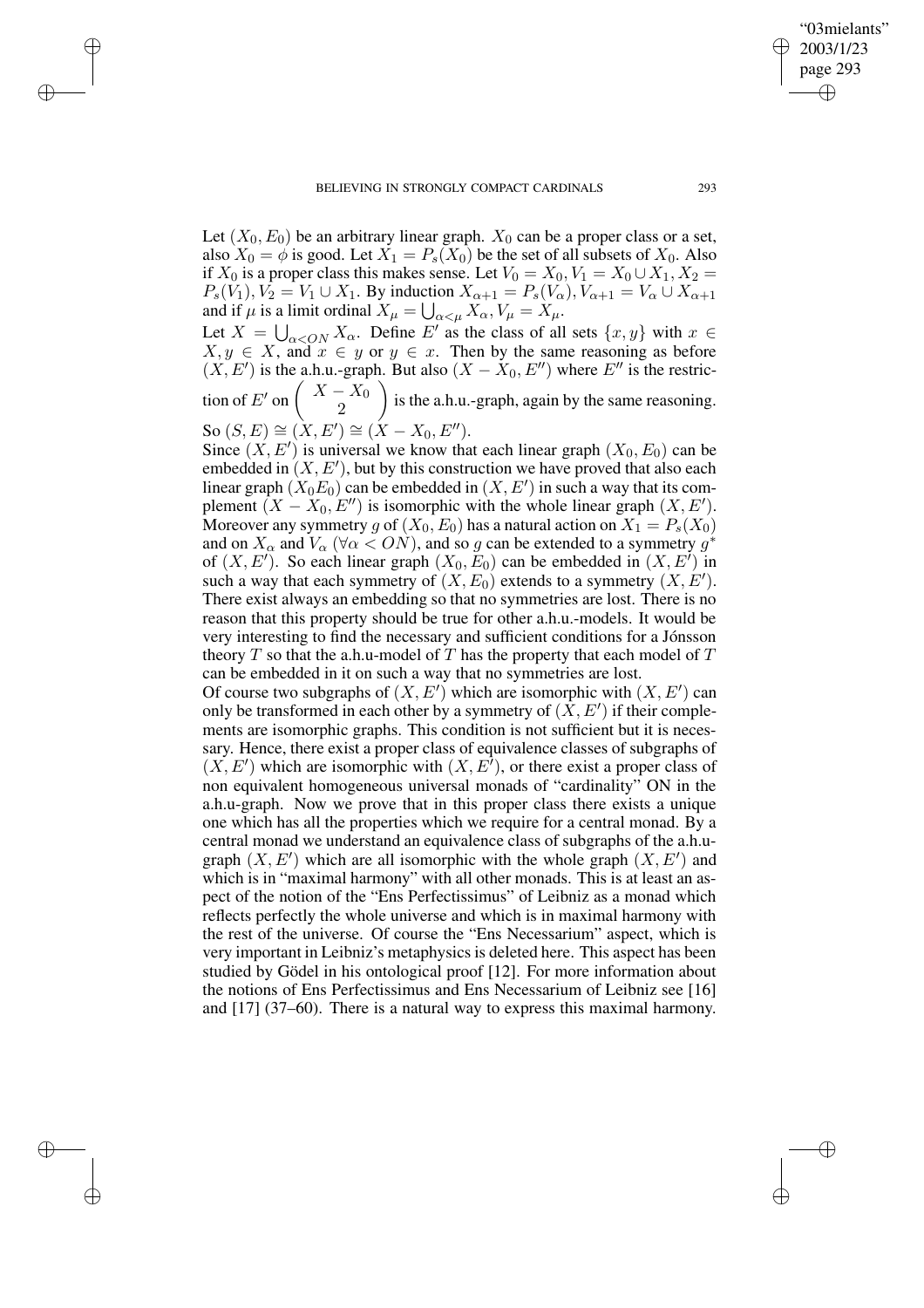294 WIM MIELANTS

"03mielants" 2003/1/23 page 294

✐

✐

✐

✐

Consider the language  $L'$  obtained by adding to the binary relation symbol  $E$  of  $L$  one new unary relation symbol  $U$ . Then we obtain from the Jónsson theory  $T$  a new theory  $T'$  whose models are the linear graphs together with a certain subclass of vertices. On a trivial way  $T'$  will be again a Jónsson theory. This is not the case for any Jónsson theory but is is certainly the case for the theory of linear graphs. We will give later on the necessary and sufficient conditions for  $T$  so that  $T'$  will be again a Jónsson theory. We denote the a.h.u.-model of T' by  $(X, E', U')$ . Here  $(X, E')$  is the a.h.u. graph, and  $U'$  is a subclass of X with the property that if A and B are disjoint subsets of X, there exist always a vertex  $z \in U'$  and a vertex  $v \in col'$  (the complement of  $\mathcal{U}'$  in X) so that  $\{b, z\} \in E$ ,  $\{a, v\} \in E \ \forall a \in A$  and  $\{b, z\} \notin E$ ,  ${b, v} \notin E \ \forall b \in B.$ 

This is in fact property  $(A)$  for linear graphs with a subclass of vertices. Hence if  $(X, E, \mathcal{U}')$  and  $(X, E, \mathcal{U}'')$  are models of T', then by this property and using a back and forth argument there exist always a symmetry g of  $(X, E)$  so that  $g(U)' = U''$ .

So any two subclasses of X which define a model of  $T'$  on  $(X, E)$  are equivalent. We call the corresponding equivalence class of subclasses of vertices of  $(X, E)$ , the unique central monad of  $(X, E)$ .

This example of linear graphs can however not be generalized for an arbitrary Jónsson theory T since in general the theory  $T'$  obtained by adding a new unary relation symbol to the language will no longer satisfy the weak amalgamation property in which case  $T'$  is not a Jónsson theory.

The property which is necessary for  $T$  so that  $T'$  will be again a Jónsson theory is called the *strong* amalgamation property [1]. We say that a Jónsson theory T has the strong amalgamation property if and only if  $D = Mod(*On, L, TS*)$  and if  $M_1, M_2, M_3 \in D$  and  $f_1 : M_1 \to M_2$ and  $f_2 : M_1 \to M_3$  are embeddings then there exist an  $M_4 \in D$  and embeddings  $g_1 : M_2 \to M_4$  and  $g_2 : M_3 \to M_4$  so that  $g_1 f_1 \equiv g_2 f_2$  and so that no further identifications are necessary, or that  $g_1(M_2) \cap g_2(M_3) =$  $g_1f_1(M_1) = g_2f_2(M_2).$ 

This property holds for linear graphs, linear orders, partial orders, coloured graphs, hypergraphs but not for groups or linear ordered fields.

The fact that no further identifications are necessary is a property of independence. Let M be a a.h.u. model of T on L and S, and let A be a subset of M and  $a \in M$ ,  $a \notin A$ , then we call a dependent of A if the class of all elements  $b \in M$ ,  $b \notin A$  and  $A \cup \{b\}$  equivalent with  $A \cup \{a\}$  is a set. If this is a proper class we call a independent of A. The fact that an a.h.u. model has the strong amalgamation property if and only if for each subset A each  $a \notin A$  is independent of A has been proved in [1] (p. 37).

If M is the a.h.u. graph then for each subset A of M each  $a \notin A$  is independent of A. If M is for instance the a.h.u. linear ordered field, or the Conway field of surreal numbers, then this is in a trivial way not the case,

✐

✐

✐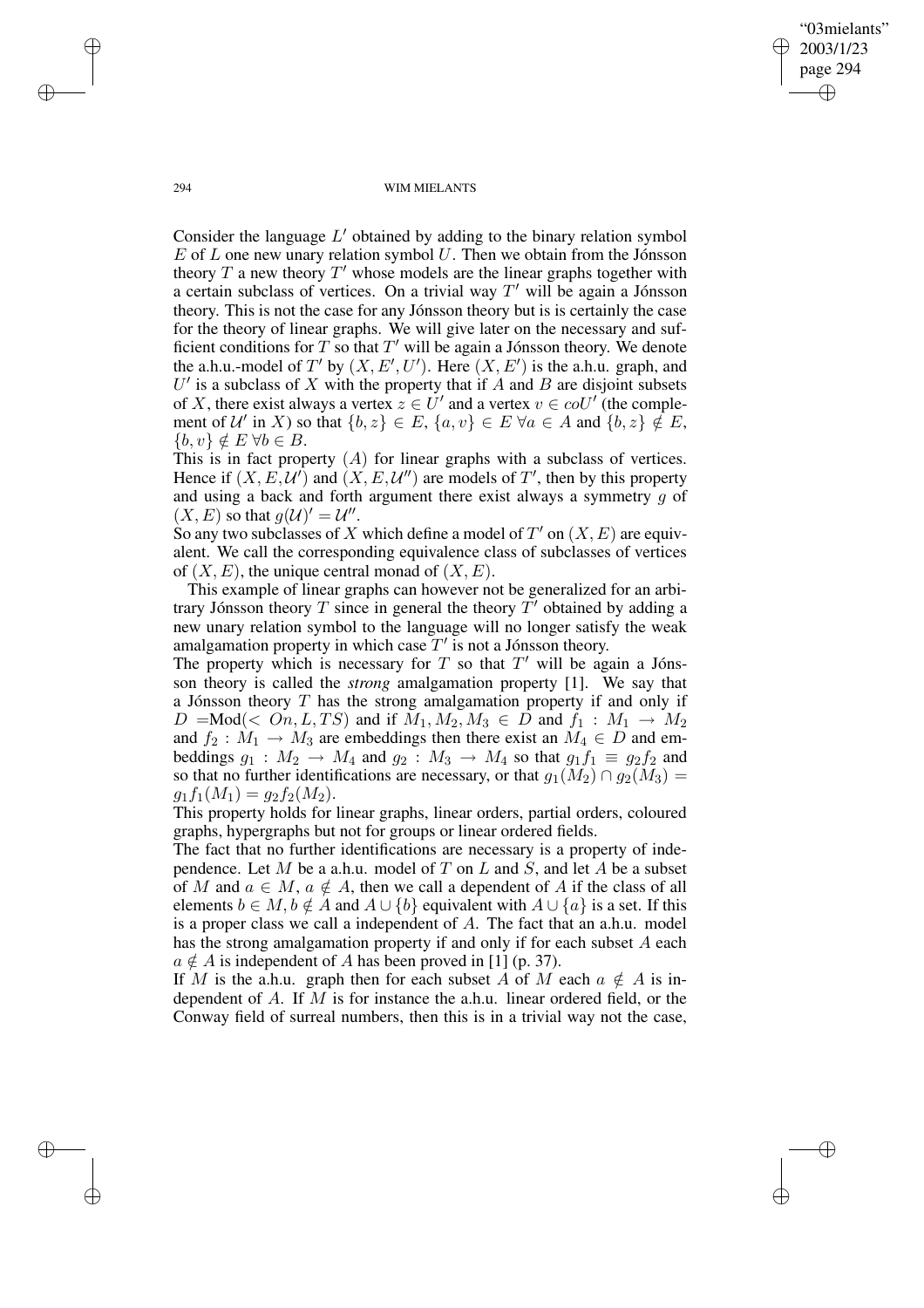✐

✐

✐

since  $2a = a + a$  is certainly not independent of  $A = \{a\}$ . The main property of Jónsson theories with the strong amalgamation property which we need here is that if  $T_1$  and  $T_2$  are such theories on languages  $L_1$  and  $L_2$  that  $T_1 \cup T_2$  is also such a theory on the language  $L_1 \cup L_2$ . The theory  $T_{\mathcal{U}}$  of unary relations is on a trivial way such a theory, whose unique a.h.u.-model is a proper class with a proper subclass whose complement is also a proper subclass. If  $T$  is an arbitrary Jónsson theory with the strong amalgamation property then  $T \cup T_U$  is also such a theory on the language  $L' = \overline{L} \cup \{U\}$ . The unique a.h.u. model of  $T \cup T_{\mathcal{U}}$  is then the a.h.u. model of T with a central monad. So the existence of a central monad is independent of the choice of NBG-background set theory and depends only on the fact that the theory T satisfies the strong amalgamation property.

In the same way the theory  $T_{\sim}$  of equivalence relations is a Jónsson theory satisfying the strong amalgamation property whose unique a.h.u.-model is a partitioning of a proper class in a proper class of equivalence classes, each of which is a proper class. We call a Jónsson theory with the strong amalgamation property a strong Jónsson theory. If  $T$  is a strong Jónsson theory on a language L then  $T \cup T_{\sim}$  is also a strong Jónsson theory on the language  $L' = L \cup \{\sim\}$  whose unique a.h.u.-model is the a.h.u.-model of T together with a very specific partitioning which is unique up to a symmetry of the a.h.u. model of T.

We call a partitioning of a relational structure of power  $\alpha$  a Spinozistic Partitioning if it contains  $\alpha$  equivalence classes and if each equivalence class is isomorphic with the whole relational structure.

A homogeneous universal model of a strong Jónsson theory  $T$  has in general many non-isomorphic Spinozistic Partitionings but only a unique one of them is isomorphic with the unique a.h.u.-model of  $T \cup T_{\sim}$ . We call this partitioning the central Spinozistic Partitioning since in Spinoza's philosophy the world is partitioned in an infinite number of equivalence classes (attributes) where each equivalence class is isomorphic with the whole universe.

In contrast with the Joint Embedding axiom and the weak amalgamation axiom which are in fact principles of maximal composibility of substructures, the strong amalgamation axiom is a principle of maximal independence. For each subset A and each  $x \notin A$  we ask that x is independent of A.

Principles about maximal composibility of substructure are well known in Leibniz's metaphysics, but I have never found a principle about maximal independence. In fact such a principle, which is a metaphysical equivalent of the strong amalgamation property should be added to the other principles of Leibniz, it has the same spirit and it decides a very important hypothesis of the monadology, namely the existence of a unique central monad.

"03mielants" 2003/1/23 page 295

✐

✐

✐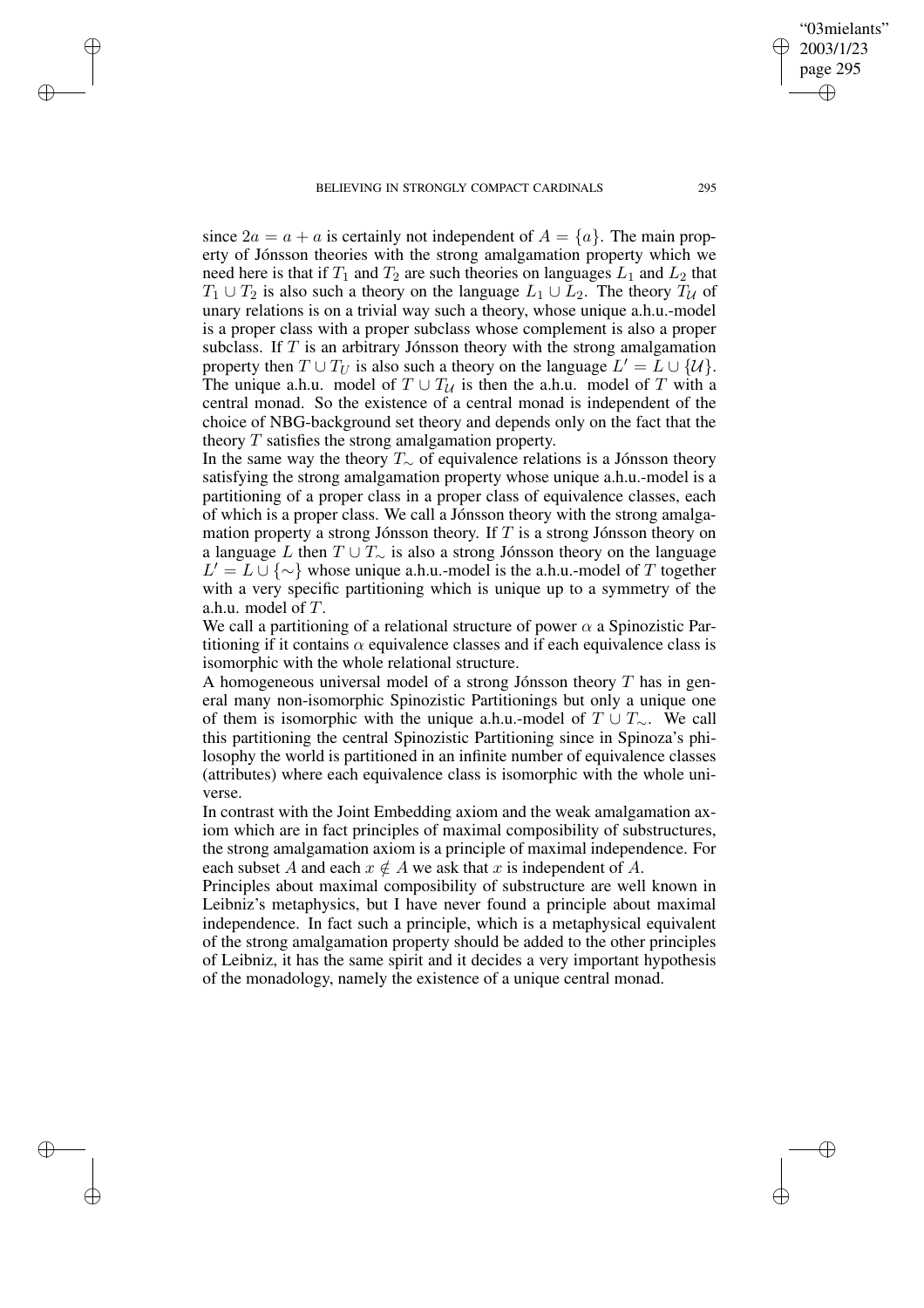"03mielants" 2003/1/23 page 296 ✐ ✐

✐

✐

#### 296 WIM MIELANTS

So if  $T$  is a strong Jónsson theory each metaworld of  $T$  contains a unique "best of all possible worlds" who has a unique central monad and a unique central Spinozistic Partitioning.

### 4. *Maximal diversity of homogeneous universal reflections*

The existence of a central monad or a central Spinozistic Partitioning in the a.h.u.-model of a Jónsson theory is independent of the choice of the N.B.G. background set theory and depends only of properties of  $T$ . This will no longer be the case if we consider maximal diversity of homogeneous universal substructures of the a.h.u.-model of T.

By the theorems of Fraïssé, Jónsson and Ehrlich [6],[10],[4] there exist homogeneous universal relational structures of power m if and only if  $m =$  $\aleph_0$ ,  $m = ON$ , m is regular and if  $n < m$  then  $2^n \le m$ .

If m is a successor cardinal or if  $m = n^+$  it is necessary and sufficient that  $2^n = n^+ = m$  or that we have an instance of G.C.H. for n.

If  $m$  is a strong limit cardinal, then since it is regular, it is a strongly inaccessible cardinal.

If  $m$  is a weak limit cardinal, then since it is regular it is a weakly inaccessible cardinal which has the supplementary condition that if  $n < m$  we have that  $2^n \leq m$ .

We call homogeneous universal relational structures whose power is respectively countable, On, a successor cardinal, a strongly inaccessible cardinal an a weakly inaccessible cardinal: countable, absolute, successor, strongly inaccessible and weakly inaccessible homogeneous universal structures.

What are the possibilities for an homogeneous universal model whose power is the continuum? In general  $2^{\aleph_0}$  will not satisfy the conditions and so in general there exist no homogeneous universal model whose power is the continuum.

Of course  $2^{\aleph_0}$  cannot be a strongly inaccessible cardinal, so if it is a limit cardinal it has to be a weakly inaccessible cardinal  $m$  with the property that if  $n < m$  we have  $2^n \le m = 2^{\aleph_0}$ . Hence for each cardinal  $\alpha$  with  $\aleph_0 \le$  $\alpha < 2^{\aleph_0}$  we have that  $2^{\alpha} = 2^{\aleph_0}$ . It has been proved that if  $2^{\aleph_0}$  is a real valued measurable cardinal we have always the property that  $\aleph_0 \leq \alpha < 2^{\aleph_0}$ implies  $2^{\alpha} = 2^{\aleph_0}$ . [3]

If  $2^{\aleph_0}$  is a successor cardinal or if  $2^{\aleph_0} = n^+$  then since  $r < n^+ \to 2^r \le n^+$ and since  $2^n > n$  we have  $2^n = n^+$ . Hence for each cardinal  $\alpha$  with  $\aleph_0 \leq \alpha < n^+$  we have  $2^{\alpha} = 2^{\aleph_0}$ .

If  $n = \aleph_0$  we have the continuum hypothesis. If for instance  $n = \aleph_m$  then  $2^{\aleph_0} = 2^{\aleph_1} = \cdots = 2^{\aleph_m} = n^+.$ 

✐

✐

✐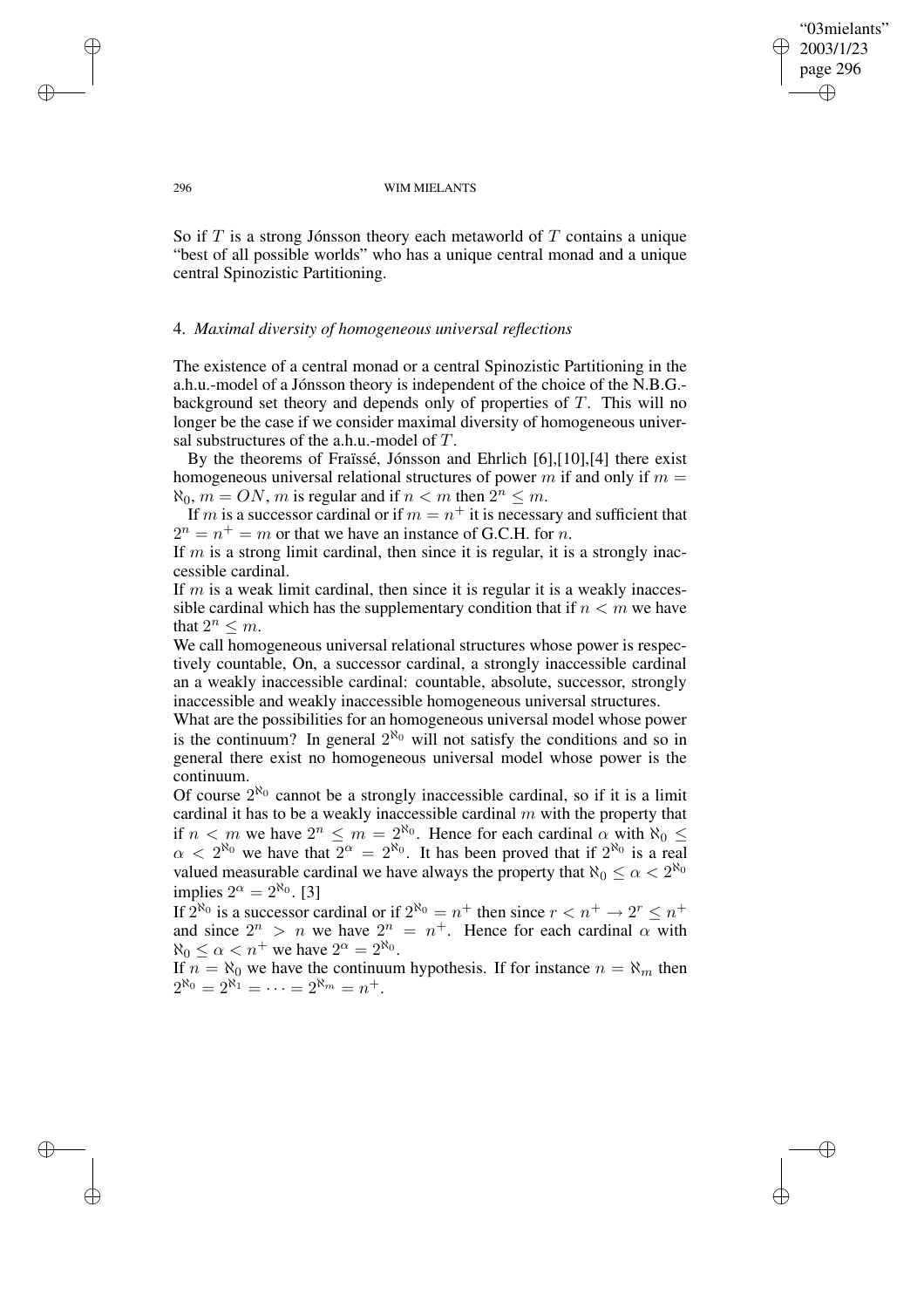✐

✐

✐

If we have for instance a set theory where  $\aleph_0 < \aleph_1 < 2^{\aleph_0} = \aleph_2 < 2^{\aleph_1} = \aleph_3$ then there exist no homogeneous universal models on the continuum.

In a set theory where  $\aleph_0 < \aleph_1 < 2^{\aleph_0} = 2^{\aleph_1} = \aleph_2 < 2^{\aleph_2} = \aleph_3$  each Jónsson theory has a model on the continuum.

Of course a homogeneous universal model on the continuum in a set theory where  $2^{\aleph_0}$  is a real valued measurable cardinal is incredibly much richer as in a set theory where the continuum hypothesis holds.

The existence of strongly and weakly inaccessible cardinals is independent of the axioms of ZFC (or N.B.G.). So the choice of the background set theory is very important here.

Foreman and Woodin [5] have proved that if there exist a supercompact cardinal (this is a special strongly compact cardinal, for a definition see [13]) then one can construct a model of ZFC (or N.B.G.) in which  $2^{\alpha} = \alpha^{++}$  for each infinite cardinal  $\alpha$  (singular or regular). In such a set theory there are no instances of G.C.H. So in this set theory of Foreman and Woodin there exist no successor homogeneous universal models. But there exist also no weakly inaccessible cardinals since if m is a limit cardinal and  $n < m$  then  $2^{n} = n^{++} < m$  and since m is regular it is a strongly inaccessible cardinal. Hence in such a set theory there exist only countable, strongly inaccessible and absolute homogeneous universal models.

In his paper: "Strongly compact cardinals and the GCH [27], Robert Solovay has proved that the existence of a strongly compact cardinal  $\theta$  implies that for each singular strong limit cardinal  $\lambda$  with  $\lambda > \theta$  we have that  $2^{\lambda} = \lambda^+$ . As a corollary we have then that  $\{\lambda \| 2^{\lambda} = \lambda^+\}$  is a proper class.

Hence with a set theory S which contains a strongly compact cardinal  $\theta$  as background set theory we have that each Jónsson theory  $T$  has a proper class of successor homogeneous universal models of power  $\lambda^{+}$ . So in this case the a.h.u.-model of  $T$  has a proper class of non-isomorphic homogeneous universal monads.

So a strongly compact cardinal has strong maximization properties and by Maddy's MAXIMIZE (or DIVERSIFY) principle the axiom about the existence of strongly compact cardinals should be taken as an axiom of set theory. From Leibniz's point of view: if the world contains strongly compact cardinals there exist a maximal number of distinct monads reflecting this world.

Of course, all this could also be seen as an argument in favor of the thesis that the Generalized Continuum Hypothesis (G.C.H.) is a maximizing principle. Indeed if G.C.H. holds then there exist homogeneous universal structures of each infinite cardinality. The problem is that we have no formal definition of the notions of a "maximizing principle" and a "restrictive principle". We can indeed also say that G.C.H. is a restrictive principle, since if

"03mielants" 2003/1/23 page 297

✐

✐

✐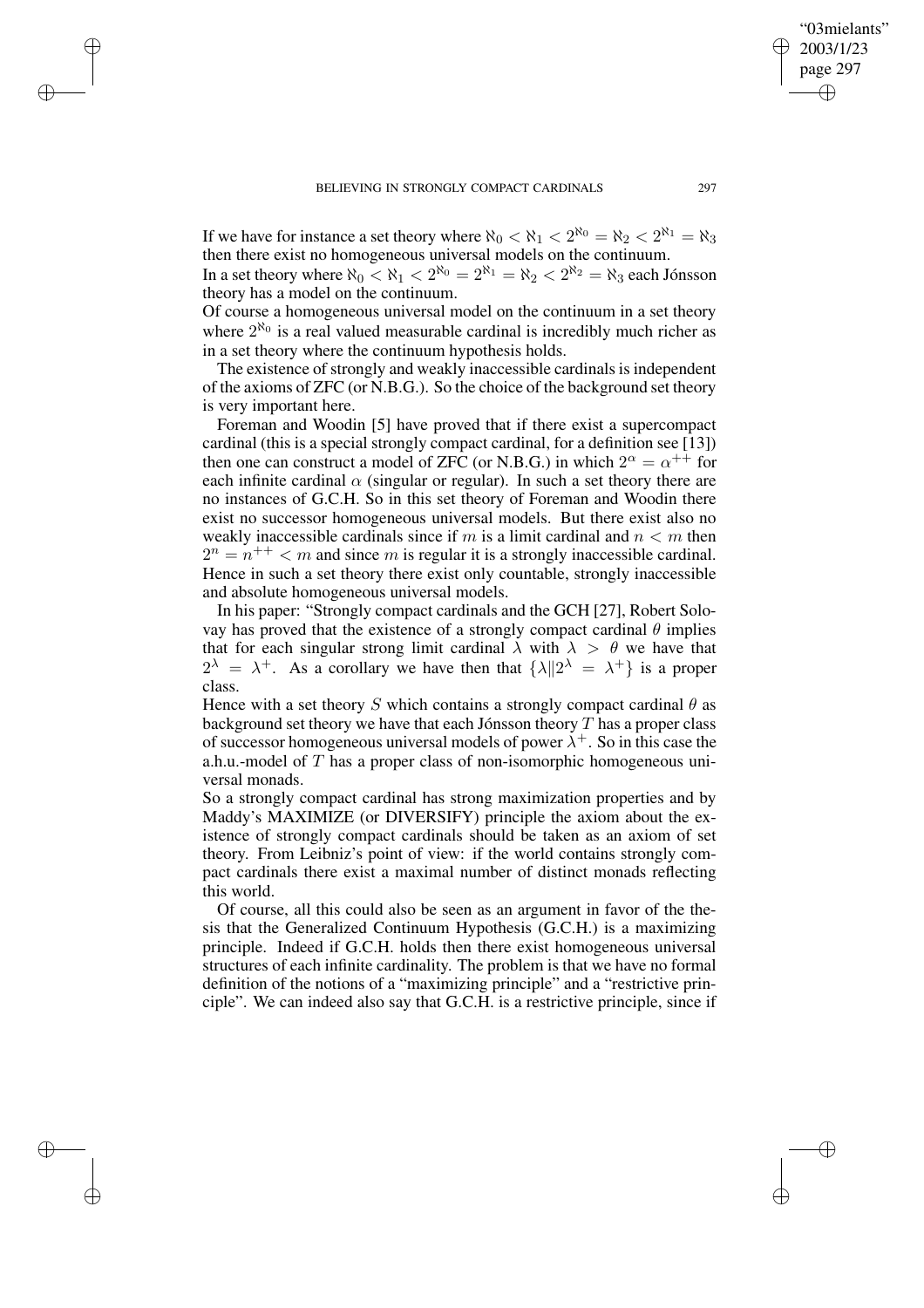"03mielants" 2003/1/23 page 298 ✐ ✐

✐

✐

#### 298 WIM MIELANTS

G.C.H. holds then the powers of homogeneous universal structures are the only infinite cardinals.

Joel Friedman proved that G.C.H. is equivalent to the assumption that every "local universe" contains all it smaller-cardinality subsets [9]. A "local universe" is defined as a collection closed under Pairing, Union and Replacement. "Local universes" are Joel Friedman's interpretation of Leibniz's monads. So in his view G.C.H. is analogous to Leibniz's maximization principle that every monad mirrors the universe by perceiving the maximum possible from its point of view. The problem however is that G.C.H. indeed maximizes Replacement, but that this happens at the expense of the Power Set operation.

For an overview of arguments pro or contra the fact that G.C.H. should be a maximizing principle we refer to Maddy [19].

If G.C.H. is a maximizing principle then we have given in this paper no new arguments in favor of the existence of strongly compact cardinals. Of course by the MAXIMIZE-principle the existence of any large cardinal is positive (the more existence the better).

But if G.C.H. is a restrictive principle (as Gödel and Cohen believed) the existence of strongly compact cardinals becomes much more important. Indeed, by the MAXIMIZE-principle we shall then not accept G.C.H., but as a consequence of the axiom about the existence of strongly compact cardinals there will still exist a proper class of non-isomorphic homogeneous universal structures.

So if you believe that the Generalized Continuum hypothesis is restrictive, then there are two distinct new ways to motivate the set-theoretic axiom which posits the existence of strongly compact cardinals.

The first one is to believe in the analogy with general properties of Leibniz's monadology.

The second one is to agree with Maddy's justification of the maximizing maxim in set theory.

> Department of Pure Mathematics and Computeralgebra University of Ghent Krijgslaan 281 - S22 B-9000 Gent (Belgium) E-mail: wm@cage.rug.ac.be

# REFERENCES

1. Cameron, P., "Oligomorphic Permutation groups", *Lecture Notes in Math.* Vol. 152, Cambridge University Press 1991.

✐

✐

✐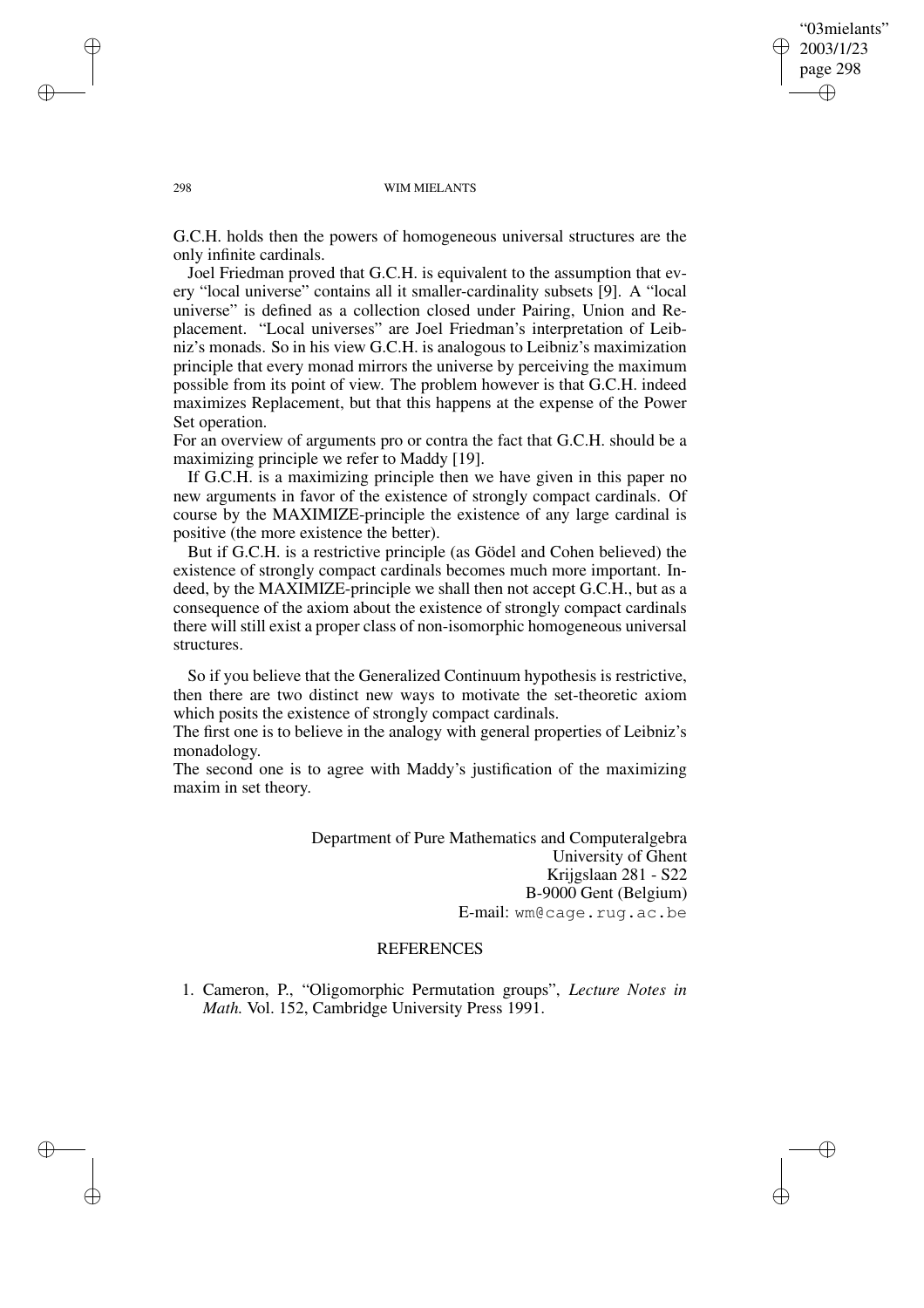### BELIEVING IN STRONGLY COMPACT CARDINALS 299

✐

✐

✐

✐

- 2. Chang, C.C., "Sets constructible using Lx,x", *Proceed. Symposia. Pure. Math. Vol. XIII. Part I. Axiomatic Set Theory*, Amer. Math. Soc. 1971  $(1-8)$ .
- 3. Drake, F., "Set Theory. An introduction to large cardinals", *Studies in Logic and the foundations of math.* Vol. 76 1974, North-Holland Publ. Comp.
- 4. Ehrlich, P., "Absolutely saturated models", *Fund. Math.* 133 (1989) (39– 46).
- 5. Foreman, M. & Woodin, W.H., "The generalized continuum hypothesis can fail everywhere", *Annals of Math.* 133 (1991) (1–35).
- 6. Fraïssé, R., "Sur certaines relations qui généralisent l'ordre des nombres rationnels", *C.R. Acad. Sci. Paris* Vol. 237 (1953) (540–542).
- 7. Friedman, H., "Finite functions and the necessary use of large cardinals", *Annals of Math.* (2) 148 (1998) 3 (803–893).
- 8. Friedman, H., F.O.M. e-mail list. Questions grown from Friedman talks (http://www.math.psu.edu/simpson/fom/postings/01200/ mgs00006.html) February 3, 2001.
- 9. Friedman, J., "The Generalized Continuum Hypothesis is equivalent to the Generalized Maximization principle", *The Journal of Symbolic Logic* Vol. 36, Number 1 (1971) (39–54).
- 10. Jónsson, B., "Homogeneous universal relational systems", *Math. Scand.* 8 (1960) (137–142).
- 11. Gödel, K., "Über die Länge vom Beweise", *Ergebnisse eines mathematischen Kolloquium* 7 (23–24) (1936) (Collected Works, Vol. I).
- 12. Gödel, K., *Collected Works, Vol. III, Unpublished Essays and Lectures.* Ed. S. Fefferman, Oxford University Press (1995).
- 13. Kanamori, A., *The higher infinite, Large Cardinals in Set Theory from Their Beginnings*, Springer Verlag, Berlin 1994.
- 14. Kreisel, H.J. & Tarski, A., "From accessible to inaccessible cardinals", *Fund. Math.* 53 (1964) (225–308).
- 15. Kunen, K., Inaccessible properties of cardinals. Ph.D. Thesis. Stanford Univ. 1968.
- 16. Leibniz, G.W., *Sämtliche Schriften und Briefe*, Prussian Academy of Sciences 1923. VI iii 395–396, 571–579 (Text of 1676).
- 17. Leibniz, G.W., *Monadology and other Philosophical Essays*, A.M. Schrecker, Indiapolis. Bobbs-Merill 1965.
- 18. Leibniz, G.W., *Philosophical Papers and Letters.* Ed. Leroy E. Loemker, D. Reidel 1969.
- 19. Maddy, P., "Believing the Axioms I", *Journal of Symbolic Logic* Vol. 53, Number 2, (1988) (481–511).
- 20. Maddy, P., "Naturalism and Ontology", *Philosophia Mathematica* 3;3, (48–270) (1995).

"03mielants" 2003/1/23 page 299

✐

✐

✐